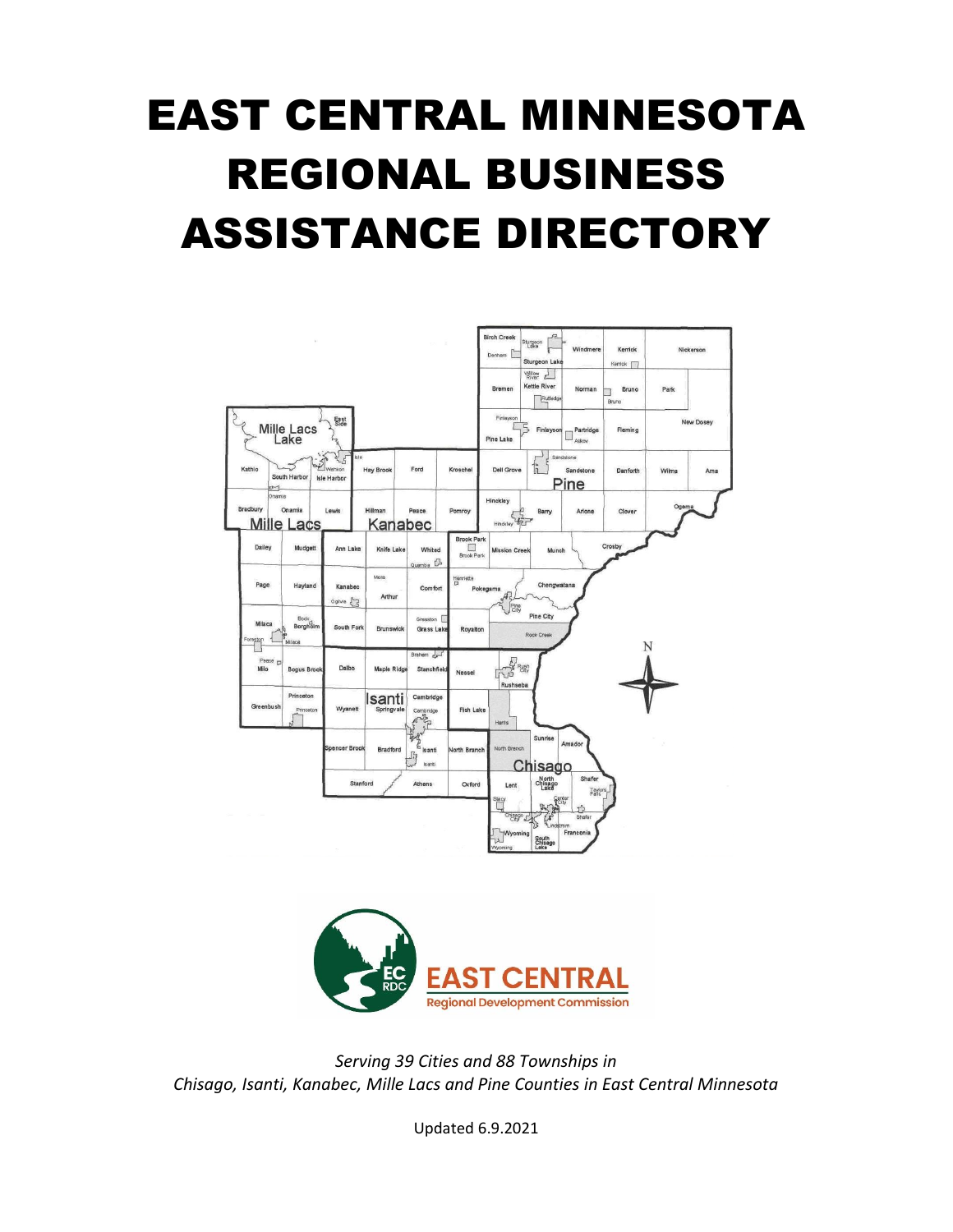# **About the East Central Regional Development Commission**

The ECRDC is a public agency whose board members are represented by officials appointed by county boards, townships, municipalities, school boards, and citizens at large.

The mission of the ECRDC is to provide services and resources which enhance the ability of the region's residents and units of government to effectively problem solve and establish a quality of life desired by the citizens of the region.





**EAST CENTRAL** Regional Development Commission ECRDC.org • (320) 679-4065 100 Park St S, Mora, MN 55051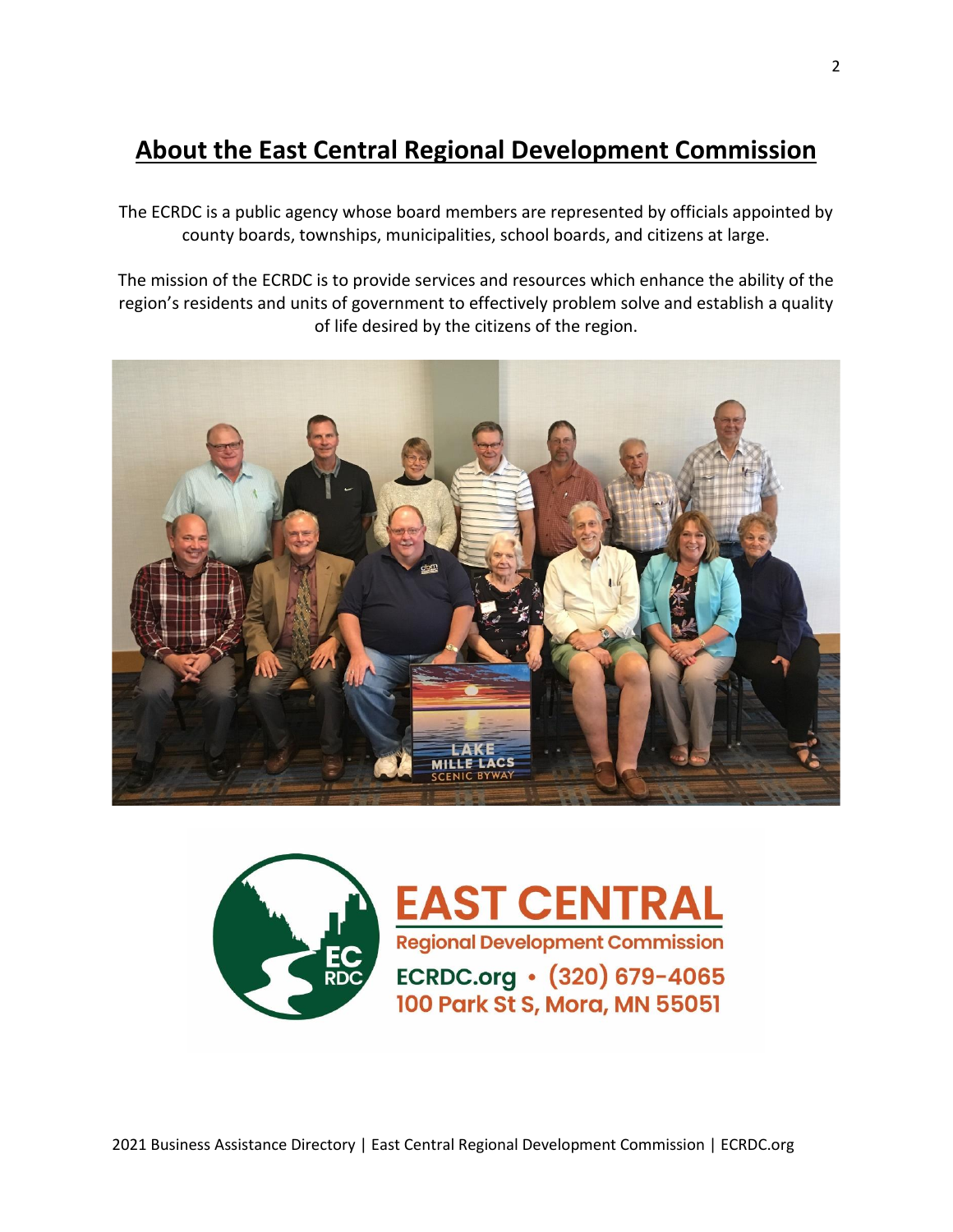# **Lenders**

**East Central Regional Development Commission** 100 Park Street South Mora, MN 55051 (320) 679-4065 [www.ecrdc.org](http://www.ecrdc.org/)

Serving: Chisago, Isanti, Kanabec, Mille Lacs & Pine Counties.

#### **Entrepreneur Fund**

202 W. Superior Street Suite 311 Duluth, MN 55802 (218) 623-5747 [www.entrepreneurfund.org](http://www.entrepreneurfund.org/)

Stephen Peterson – Sr. Business Loan Officer Serving: Kanabec, Mille Lacs & Pine Counties.

#### **Initiative Foundation**

405 1st St SE Little Falls, MN 56345 (320) 632-9255

# [www.ifound.org](http://www.ifound.org/)

Dan Bullert – Business Finance Manager Serving: Chisago, Isanti, Kanabec, Mille Lacs & Pine Counties.

# **Minnesota Department of Employment & Economic Development (DEED)**

332 Minnesota Street, Suite E200 Saint Paul, MN 55101 (651) 259-7114

#### [www.mn.gov/deed/](http://www.mn.gov/deed/)

John Shoffner – Serving Chisago & Isanti Counties. Brad Brzezinski – Serving Kanabec, Mille Lacs & Pine Counties.

#### **WomenVenture**

2021 East Hennepin Avenue, Suite 200, Minneapolis, MN 55413 (612) 224-9540

#### [www.womenventure.org](http://www.womenventure.org/)

Elaine Wyatt - Executive Director Serving: Chisago & Isanti Counties.

#### **U.S. Commercial Service**

330 Second Avenue South - Suite 410 Minneapolis, MN 55401 (612) 348-1638

# [www.export.gov](http://www.export.gov/)

[David Edmiston](http://export.gov/minnesota/contactus/davidedmiston/index.asp) – Senior International Trade Specialist. Business Export Financing Serving: Chisago, Isanti, Kanabec, Mille Lacs & Pine Counties.

#### **Property Assessed Clean Energy (PACE)**

Clean Energy Resource Team 411 Borlaug Hall - 1991 Upper Buford Circle St. Paul, MN 55108 (612) 625-9634 Peter Lindstrom Financing energy efficiency products for business and multi-family housing. Serving: Chisago, Isanti, Kanabec, Mille Lacs & Pine Counties.

# **North Central Economic Development Association (NCEDA)**

200 1st Street NE, Suite 2 Staples, MN 56479 [\(218\) 894-3233](tel:2188943233)

# [www.northcentraleda.org](http://www.northcentraleda.org/)

Stephanie Barney - Regional Business Specialist Serving: Chisago, Isanti, Kanabec, Mille Lacs & Pine Counties.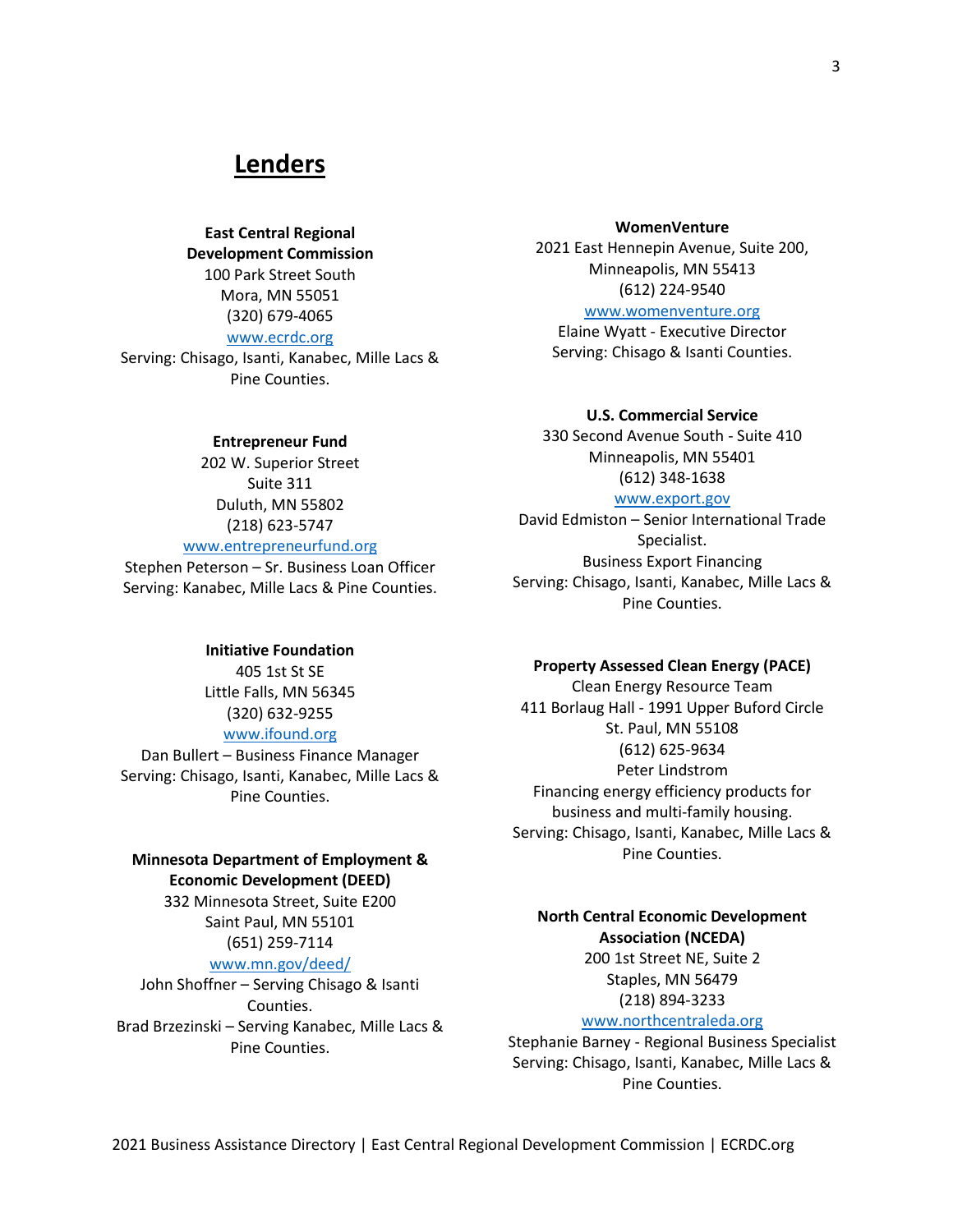# [www.exim.gov](http://www.exim.gov/)

Denis Griffin - Regional Director Serving: Chisago, Isanti, Kanabec, Mille Lacs & Pine Counties.

**US Export Import Bank** 330 2nd Ave. South, Suite 410 Minneapolis, MN 55401 (612) 348-1213

#### **Minnesota Business Finance Corporation**

616 Roosevelt Road, Suite 200 St Cloud, MN 56301 Phone: (320) 258-5000

# [www.mbfc.org](http://www.mbfc.org/)

Nadene Kruize – Senior VP / Loan Officer Serving: Chisago, Isanti, Kanabec, Mille Lacs & Pine Counties.

### **Amplio**

3900 Northwoods Drive Suite 225 Arden Hills, MN 55112 (320) 290-9096

# [www.amplioedc.com](http://www.amplioedc.com/)

Scott Hoeschen – Business Development Officer Serving: Chisago, Isanti, Kanabec, Mille Lacs & Pine Counties.

#### **Community Reinvestment Fund, USA**

801 Nicollet Mall, Suite 1700W Minneapolis, MN 55402 Jennifer Ericson - Regional Director of Business Development (612) 305-2058

#### [www.crfusa.com](http://www.crfusa.com/)

Serving: Chisago, Isanti, Kanabec, Mille Lacs & Pine Counties.

#### **USDA Rural Development**

110 Buchanan Street North Cambridge, MN 55008 (763) 689-3354 Serving: Chisago, Isanti, Kanabec, Mille Lacs & Pine Counties.

#### **Great River Energy**

12300 Elm Creek Boulevard Maple Grove, MN 55369 (763) 445-5000

#### [www.econdev.greatriverenergy.com](http://www.econdev.greatriverenergy.com/)

Jeff Borling - Economic Development Lead Serving selected locations in: Chisago, Isanti, Kanabec, Mille Lacs & Pine Counties.

#### **Mille Lacs Energy Cooperative**

36559 US Highway 169 Aitkin, MN 56431 [\(218\) 927-2191](https://www.google.com/search?source=hp&ei=mlgSXdHYONrbtAaDkbjgDg&q=mille+lacs+energy+coop&oq=mille+lacs+e&gs_l=psy-ab.3.1.0l10.863.5917..9436...1.0..0.145.1571.0j14......0....1..gws-wiz.....0..35i39j0i131j0i67j0i131i67j35i305i39j0i10.LoE1qNH2VPs) www.mlecmn.net Sarah Cron – General Manager Serving selected locations in Mille Lacs County.

#### **East Central Energy**

412 Main Avenue North / P.O. Box 39 Braham, MN 55006 (800) 254-7944

#### [www.eastcentralenergy.com](http://www.eastcentralenergy.com/)

Mark Nelson - Manager, Government & Business Relations Serving selected locations in: Chisago, Isanti, Kanabec, Mille Lacs & Pine Counties.

#### **First Children's Finance**

111 N 3rd Ave #220 Minneapolis, MN 55401 [\(612\) 338-3023](javascript:void(0))

# [www.firstchildrensfinance.org](http://www.firstchildrensfinance.org/)

Jim Dickinson – Loan Fund Director Providing financing to childcare businesses in Chisago, Isanti, Kanabec, Mille Lacs & Pine Counties.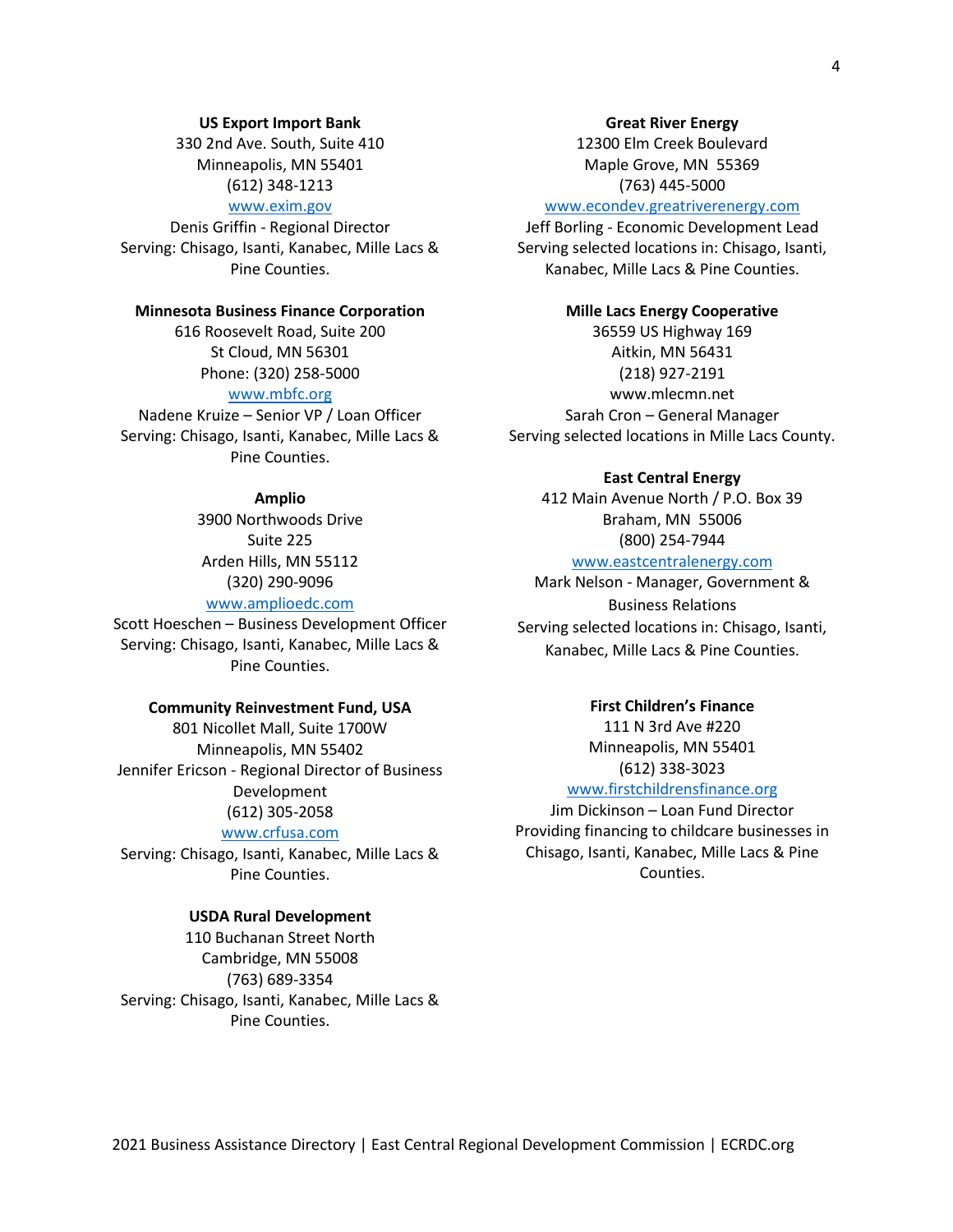# **Equity Investors**

The East Central Regional Development Commission keeps a database of equity investors and organizations that invest in businesses in our area. For more information please contact us: 100 Park Street South Mora, MN 55051 (320) 679-4065 #29 Serving: Chisago, Isanti, Kanabec, Mille Lacs & Pine Counties.

# **Inventors & Entrepreneurs Club**

The East Central MN Inventers and Entrepreneurs Club meets on the 4th Tuesday of the Month at 6:00 PM at East Central Energy (412 Main Ave. N. – Braham, MN). Doors open for networking at 5:30 PM. Presentations are from 6:00 PM – 7:30 PM. Meetings typically have a Subject Matter expert on a topic of interest to entrepreneurs. There is also generally a local "business success story" presentation. Meetings are free to attend and open to the public.

For more info:

# [www.ecmnbusiness.com](http://www.ecmnbusiness.com/)

(320) 679-4065 Serving: Chisago, Isanti, Kanabec, Mille Lacs & Pine Counties.

# **SBA HUBZone**

Much of East Central MN is located in a SBA HUBZone, which helps small businesses in urban and rural communities gain preferential access to federal procurement opportunities. These preferences go to small businesses that obtain HUBZone certification in part by employing staff who live in a HUBZone. The company must also maintain a "principal office" in one of these specially designated areas. For more info: (320) 679-4065 #29

# **Foreign Trade Zones**

Duluth Seaway Port Authority 2305 West Superior Street Duluth, MN 55806 (218) 727-8525 [www.duluthport.com](http://www.duluthport.com/) Kate Ferguson – Dir. of Business Development [kferguson@duluthport.com](mailto:kferguson@duluthport.com) Specific land parcels can be designated as Foreign Trade Zones. Benefits can include forgiveness of duties for businesses that import and export. Serving: Chisago, Isanti, Kanabec, Mille Lacs & Pine Counties.

# **Business Incubator**

**Pine Innovation Center** 585 Hillside Avenue Southwest Pine City, MN 55063 (320) 629-5140

http://www.pine.edu/departments/pine-

innovation-center/

Light manufacturing and technology-based businesses incubator space.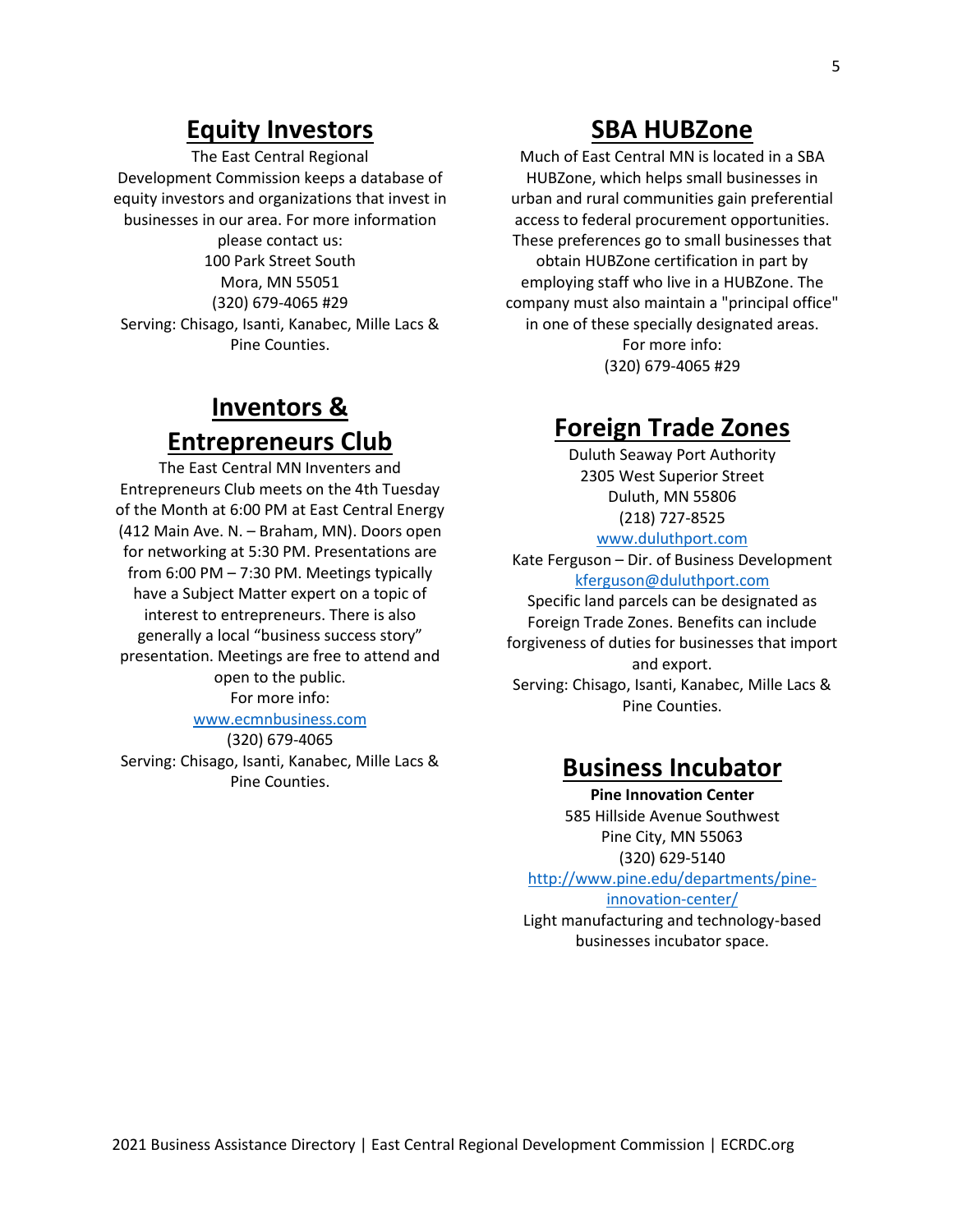# **Opportunity Zones**

East Central Regional Development Commission 100 Park Street South - Mora, MN 55051 (320) 679-4065 [www.ecrdc.org](http://www.ecrdc.org/)

Opportunity Zones are specific geographic areas designated by the US Treasury. Investment of capital gains in an approved Opportunity Fund that is invested in a designated Opportunity Zone allows for the deferment of capital gains taxes for a period of years. Also, new investment in an approved Opportunity Fund that is invested in a designated Opportunity Zone may allow for forgiveness of some or all capital gains taxes if held for a period of years.

There are Opportunity Zones located in Chisago, Isanti, Kanabec, Mille Lacs & Pine Counties.

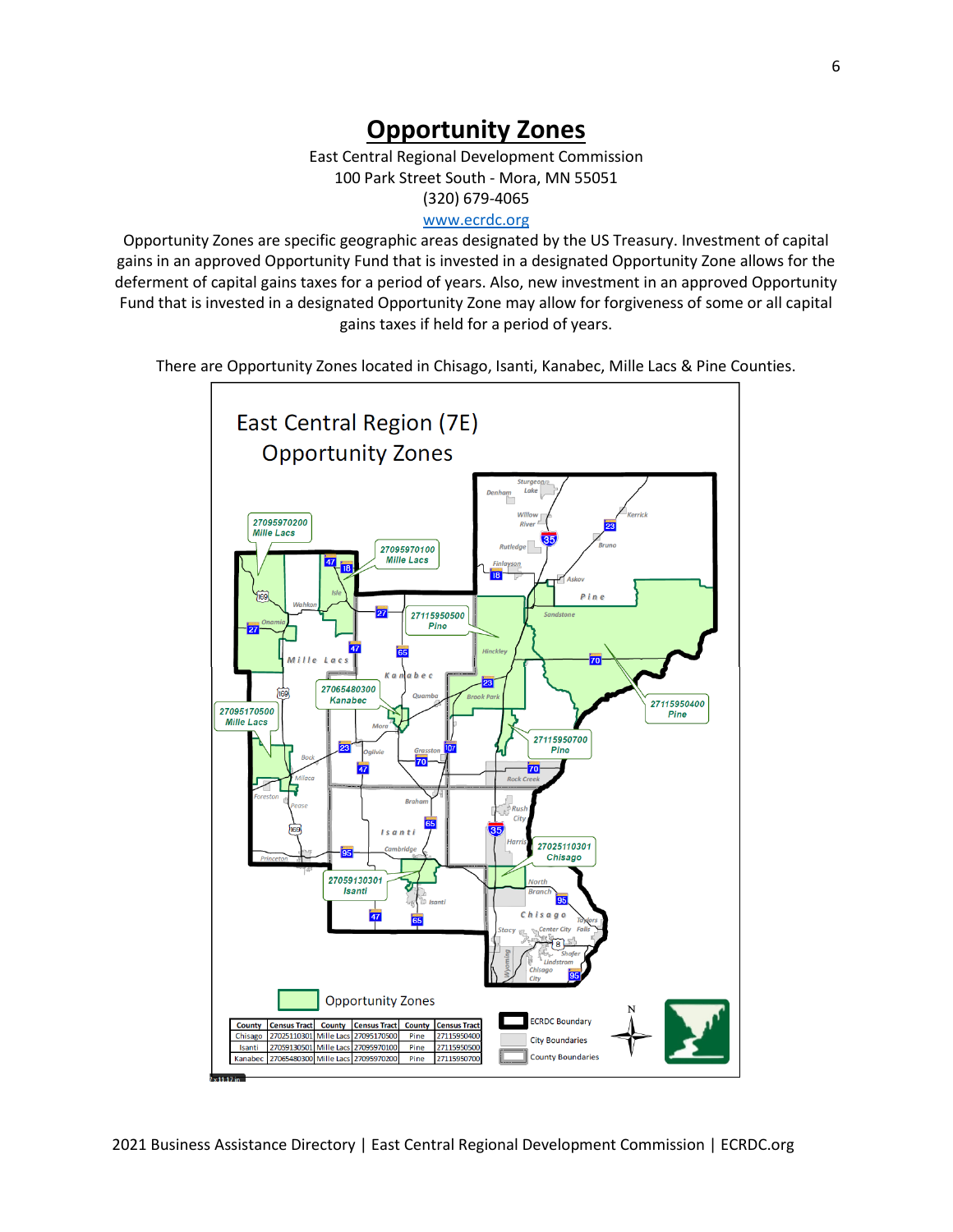# **Technical Assistance**

#### **Minnesota Small Business Development**

**Center (SBDC)** <https://mn.gov/deed/business/help/sbdc/>

> *Chisago County* Nancy Hoffman (651) 674-5664

*Isanti, Mille Lacs & Pine Counties* Tom Willett - (763) 691-8585

> *Kanabec County* Heidi Steinmetz (320) 209-5031

Assistance with business plans, securing financing, financial statements, marketing and more.

#### **Legal Corps**

1000 LaSalle Ave. SCH 317 Minneapolis, MN 55403 (612) 206-0780 [www.legalcorps.org](http://www.legalcorps.org/) Sally Nankivell – Executive Director Free or reduced cost one-on-one legal services for entrepreneurs and businesses. Serving: Chisago, Isanti, Kanabec, Mille Lacs & Pine Counties.

# **Agriculture Utilization Research Institute (AURI)** 1501 State Street Marshall, MN 56258

(507) 537-7440

# [www.auri.org](http://www.auri.org/)

Nan Larson - Director of Innovative Networks Helping develop new uses for agricultural and food products through science and technology. Serving: Chisago, Isanti, Kanabec, Mille Lacs & Pine Counties.

#### **Entrepreneur Fund**

202 W. Superior Street Suite 311 Duluth, MN 55802 (218) 623-5747

### [www.entrepreneurfund.org](http://www.entrepreneurfund.org/)

Candi Broeffle – Business Advisor Serving: Kanabec, Mille Lacs & Pine Counties. Offering business advising, classes and other technical support. Serving: Pine County.

#### **Pine Technical & Community College**

900 4th St SE Pine City, MN 55063 [\(320\) 629-5100](javascript:void(0))

#### [www.pine.edu](http://www.pine.edu/)

Customized training, continuing education and business incubator facilities. Serving: Chisago, Isanti, Kanabec, Mille Lacs & Pine Counties.

# **Anoka Ramsey Community College Cambridge Campus**

300 Spirit River Drive South Cambridge, MN 55008 [\(763\) 433-1100](javascript:void(0))

# [www.anokaramsey.edu](http://www.anokaramsey.edu/)

Customized training & continuing education. Serving: Chisago, Isanti, Kanabec, Mille Lacs & Pine Counties.

**Women's Business Alliance**

309 1st Street NE, Suite 103 Little Falls, MN 55345 (218) 735-6033

# [https://www.entrepreneurfund.org](https://www.entrepreneurfund.org/)

Sandy Voigt – Director Resources for female entrepreneurs Serving Kanabec, Mille Lacs & Pine Counties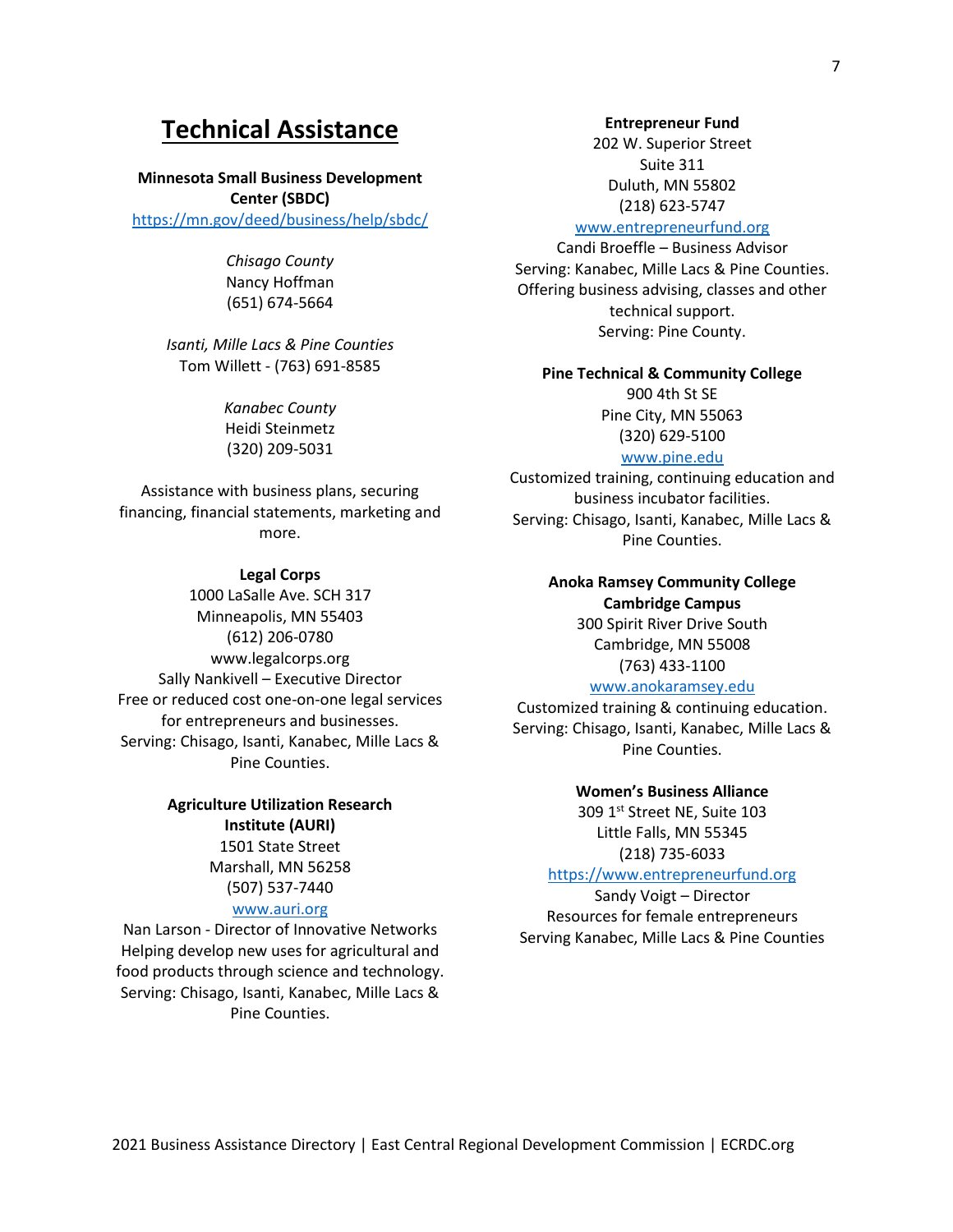#### **WomenVenture**

2021 East Hennepin Avenue, Suite 200, Minneapolis, MN 55413 (612) 224-9540

# [www.womenventure.org](http://www.womenventure.org/)

Elaine Wyatt - Executive Director Training, classes and loans for female entrepreneurs. Serving: Chisago, Isanti,

#### **Explore MN Tourism**

121 7th Place E, Suite 100 St. Paul, MN 55101 [\(651\) 296-5029](tel:1-651-296-5029)

# [www.exploreminnesota.com](http://www.exploreminnesota.com/)

Nicole Lalum – Serving Kanabec & Mille Lacs Counties. Tim Campbell – Serving Pine County. Lori Grosslein-Peterson – Serving Chisago & Isanti Counties. Marketing and advertising assistance to businesses.

#### **Minnesota Trade Office**

332 Minnesota Street – Suite E200 Saint Paul, MN 55101 (651) 259-7498

# <https://mn.gov/deed/business/exporting/>

[Gabrielle Gerbaud](mailto:gabrielle.gerbaud@state.mn.us) – Executive Director Assistance for businesses looking to export or do business in other countries. Serving: Chisago, Isanti, Kanabec, Mille Lacs & Pine Counties.

## **Central Minnesota Jobs and Training Services, Inc. (CMJTS)**

#### [www.cmjts.org](http://www.cmjts.org/)

903 Forest Ave E Mora, MN, 55051 (320) 679-6488 Connect with qualified workers, employee training and business resources. Partners in the Minnesota WorkForce Center System. 140 Buchanan Street S. Suite 152 Cambridge, MN 55008 (763) 279-4492 Serving: Chisago, Isanti, Kanabec, Mille Lacs & Pine Counties.

**Minnesota Department of Employment & Economic Development (DEED)** 332 Minnesota Street, Suite E200 Saint Paul, MN 55101

#### (651) 259-7114 [www.mn.gov/deed/](http://www.mn.gov/deed/)

John Shoffner – Serving Chisago & Isanti Counties. Brad Brzezinski – Serving Kanabec, Mille Lacs & Pine Counties. Assistance with finance, exporting and other topics.

#### **Bunker Labs**

400 S. 4th Street #401 Minneapolis, MN 55415 (612) 836-3710

#### [https://www.bunkerlabsmpls.org](https://www.bunkerlabsmpls.org/)

Bunker Labs, a 501(c)(3) non-profit, is a network of veteran entrepreneurs dedicated to helping veterans start their own businesses. Serving: Chisago, Isanti, Kanabec, Mille Lacs & Pine Counties.

#### **U.S. Commercial Service**

330 Second Avenue South - Suite 410 Minneapolis, MN 55401 (612) 348-1638

### [www.export.gov](http://www.export.gov/)

[David Edmiston](http://export.gov/minnesota/contactus/davidedmiston/index.asp) – Senior International Trade Specialist. Assistance for businesses looking to export or do business in other countries. Serving: Chisago, Isanti, Kanabec, Mille Lacs & Pine Counties.

#### **MN Department of Labor & Industry**

443 Lafayette Road N., St. Paul, MN 55155 (651) 284-5355

#### www.doli.state.mn.us

Dan Solomon - Program Consultant Assistance for training for businesses. Serving: Chisago, Isanti, Kanabec, Mille Lacs & Pine Counties.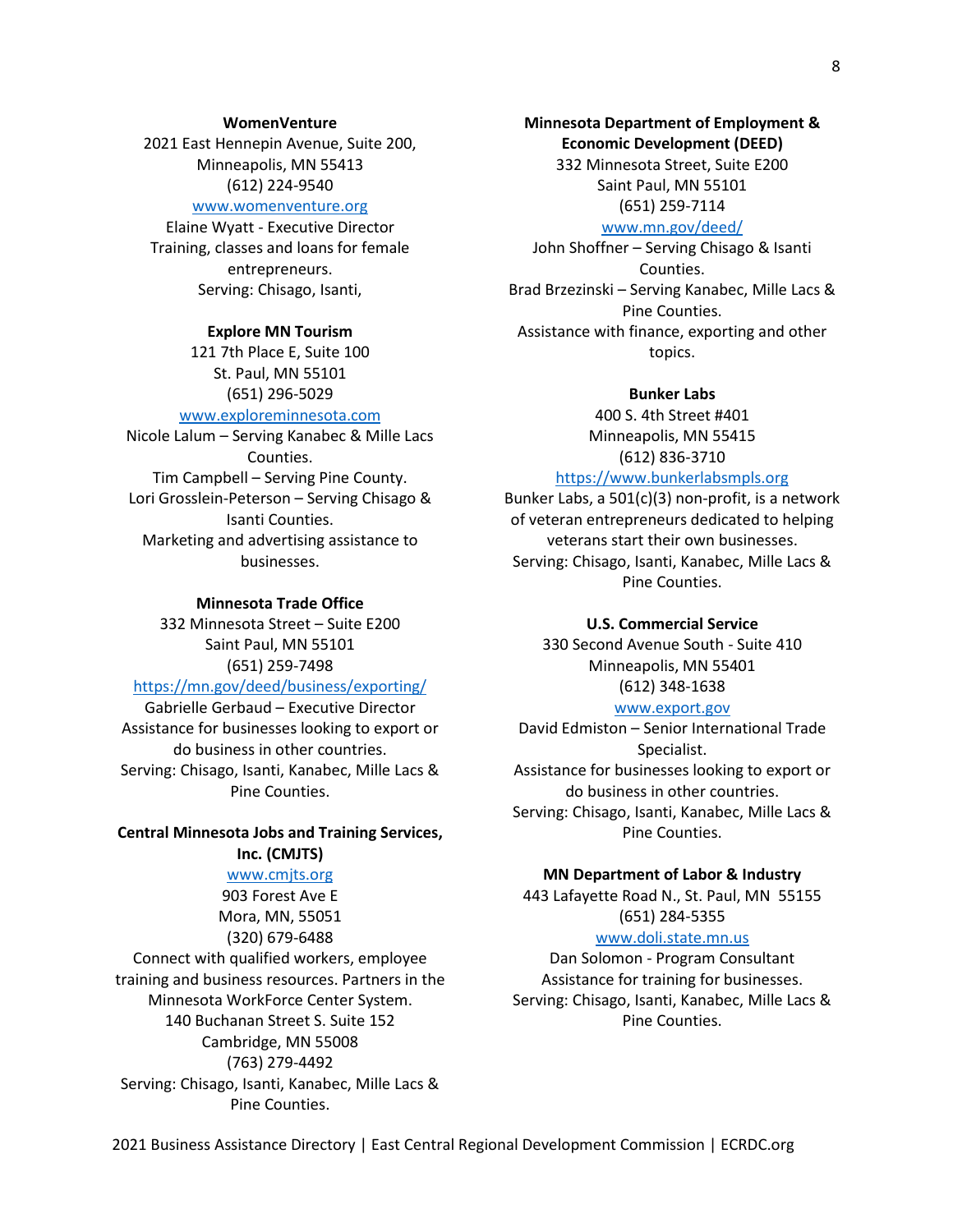#### **SCORE**

2345 Rice St #207 Roseville, MN 55113 [\(651\) 632-8937](javascript:void(0)) [www.stpaul.score.org](http://www.stpaul.score.org/)

355 5th Ave S Suite 135 St Cloud, MN 56301 [\(320\) 240-1332](javascript:void(0)) [www.centralminnesota.score.org](http://www.centralminnesota.score.org/)

Classes and one-on-one mentorship counseling to businesses and entrepreneurs. Serving: Chisago, Isanti, Kanabec, Mille Lacs & Pine Counties.

# **Local Units of Government**

# **Chisago County**

313 N Main St. Center City MN 55012 MN (651) 257-1300 [chase.burnham@chisagocounty.us](mailto:chase.burnham@chisagocounty.us) www.chisagocounty.us

# **Chisago County EDA / HRA**

38871 7th Ave North Branch, MN 55056 (651) 674-5664 [www.chisagocounty.org](http://www.chisagocounty.org/)

Nancy Hoffman – Executive Director [nancy@chisagocounty.org](mailto:nancy@chisagocounty.org)

# **City of Center City**

300 N Center Ave. PO Box 245 Center City, MN 55013 (651) 257-5284 [www.centercitymn.us](http://www.centercitymn.us/) [nanderson@centercitymn.us](mailto:nanderson@centercitymn.us)

#### **City of Chisago City**

10625 Railroad Ave PO Box 611 Chisago City, MN 55013 (651) 257-4162

[www.ci.chisago.mn.us](http://www.ci.chisago.mn.us/) [jpechman@ci.chisago.mn.us](mailto:jpechman@ci.chisago.mn.us)

#### **City of Harris**

43970 Ginger Ave PO Box 111 Harris, MN 55032 (651) 674-7546 [www.harrismn.com](http://www.harrismn.com/) [clerk@harrismn.com](mailto:clerk@harrismn.com)

#### **City of Lindstrom**

13292 Sylvan Ave Lindstrom, MN 55045 (651) 257-0620 [www.cityoflindstrom.us](http://www.cityoflindstrom.us/) [jolinger@cityoflindstrom.us](mailto:jolinger@cityoflindstrom.us)

#### **City of North Branch**

6408 Elm Street North Branch, MN 55056 (651) 674-8113 [renaef@ci.north-branch.mn.us](mailto:renaef@ci.north-branch.mn.us) [www.ci.north-branch.mn.us](http://www.ci.north-branch.mn.us/)

#### **City of Rush City**

325 S. Eliot PO Box 556 Rush City, MN 55069 (320) 358-4743 [admin@ci.rush-city.mn.us](mailto:admin@ci.rush-city.mn.us) [www.rushcitymn.com](http://www.rushcitymn.com/)

# **City of Shafer**

17656 303rd St. Shafer, MN 55074 (651) 257-4726 [cityofshafer@frontiernet.net](mailto:cityofshafer@frontiernet.net) www.shafermn.com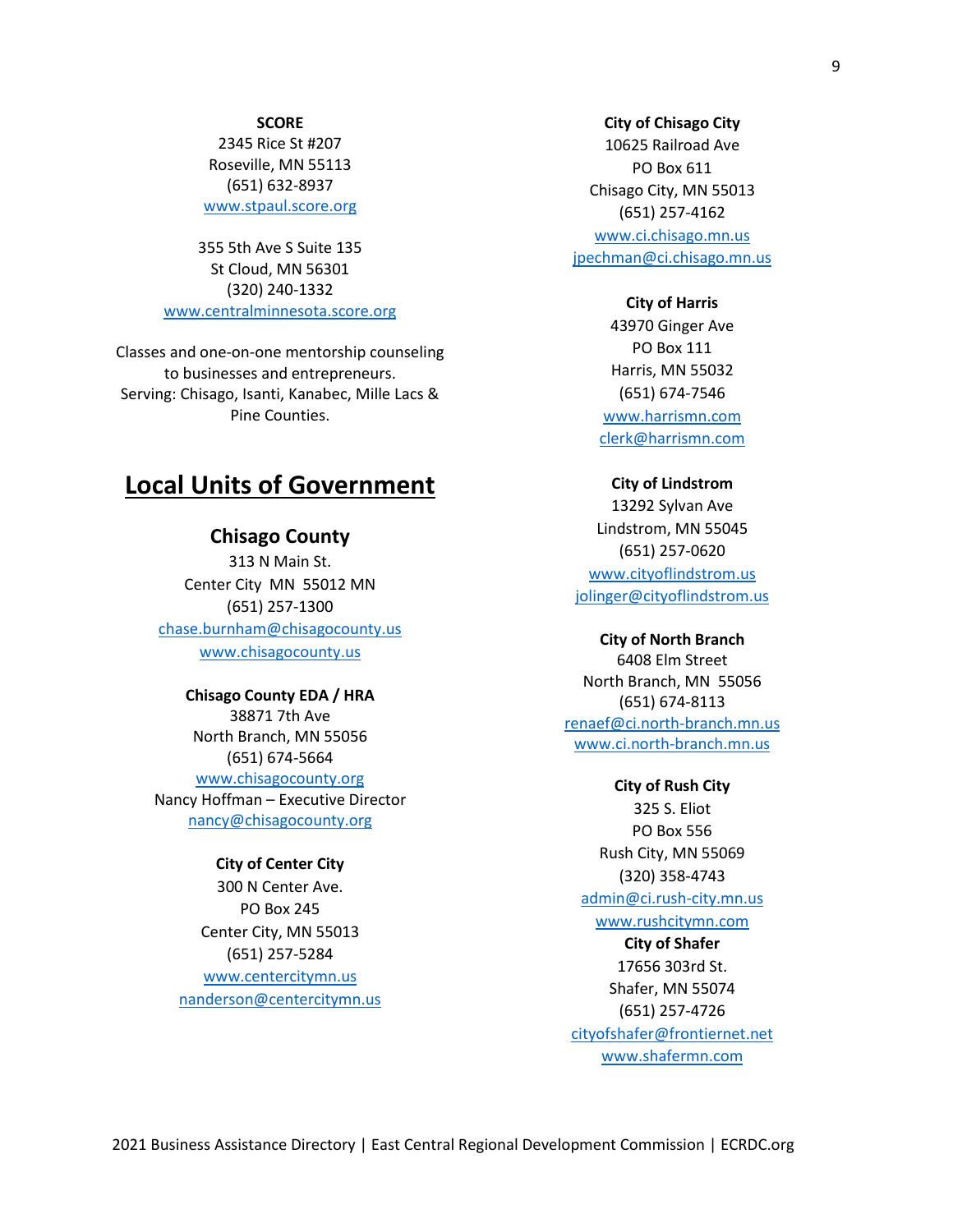**City of Stacy** 30955 Forest Blvd Stacy, MN 55079 (651) 462-4486 [cityclerk@stacymn.org](mailto:cityclerk@stacymn.org) www.stacymn.org

#### **City of Taylors Falls**

637 1st Street Taylors Falls, MN 55084 (651) 465-5133 [tfclerk@frontiernet.net](mailto:tfclerk@frontiernet.net) www.ci.taylors-falls.mn.us

#### **City of Wyoming**

26885 Forest Blvd PO Box 188 Wyoming, MN 55092 (651) 462-0575 [rlinwood@wyomingmn.org](mailto:rlinwood@wyomingmn.org) [www.wyomingmn.org](http://www.wyomingmn.org/)

#### **City of Isanti**

110 1st Ave NW PO Box 428 Isanti, MN 55040 (763) 807-4339 [isanti@cityofisanti.us](mailto:isanti@cityofisanti.us) www.cityofisanti.us

### **Kanabec County**

18 N Vine St. Mora, MN 55051 MN (320) 679-6440 [coordinator@co.kanabec.mn.us](mailto:coordinator@co.kanabec.mn.us) www.co.kanabec.mn.us

#### **Kanabec County EDA**

18 N Vine St. #101 Mora, MN 55051 MN (320) 209-5031 Heidi Steinmetz – Economic Development Director [Heidi.steinmetz@co.kanabec.mn.us](mailto:Heidi.steinmetz@co.kanabec.mn.us)

# **Isanti County**

555 18th Ave SW Cambridge, MN 55008 MN (763) 689-3859 [julia.lines@co.isanti.mn.us](mailto:julia.lines@co.isanti.mn.us) www.co.isanti.mn.us

#### **City of Braham**

201 S Broadway Ave. PO Box 521 Braham, MN 55006 (320) 396-3383 [agrafstrom@braham.com](mailto:agrafstrom@braham.com) www.braham.com

# **City of Cambridge** 300 3rd Ave NE

Cambridge, MN 55008 (763) 689-6801 [evogel@ci.cambridge.mn.us](mailto:evogel@ci.cambridge.mn.us) www.ci.cambridge.mn.us

**City of Grasston** 410 Oak St. Grasston, MN 55030 (320) 396-3863 [cityofgrasston@gmail.com](mailto:cityofgrasston@gmail.com)

#### **City of Mora**

101 Lake St S Mora, MN 55051 (320) 679-1511 [l.crawford@cityofmora.com](mailto:l.crawford@cityofmora.com) www.cityofmora.com

**City of Ogilvie** PO Box 57 Ogilive, MN 56358 (320) 272-4822 [cityclerk@ogilviecity.com](mailto:cityclerk@ogilviecity.com)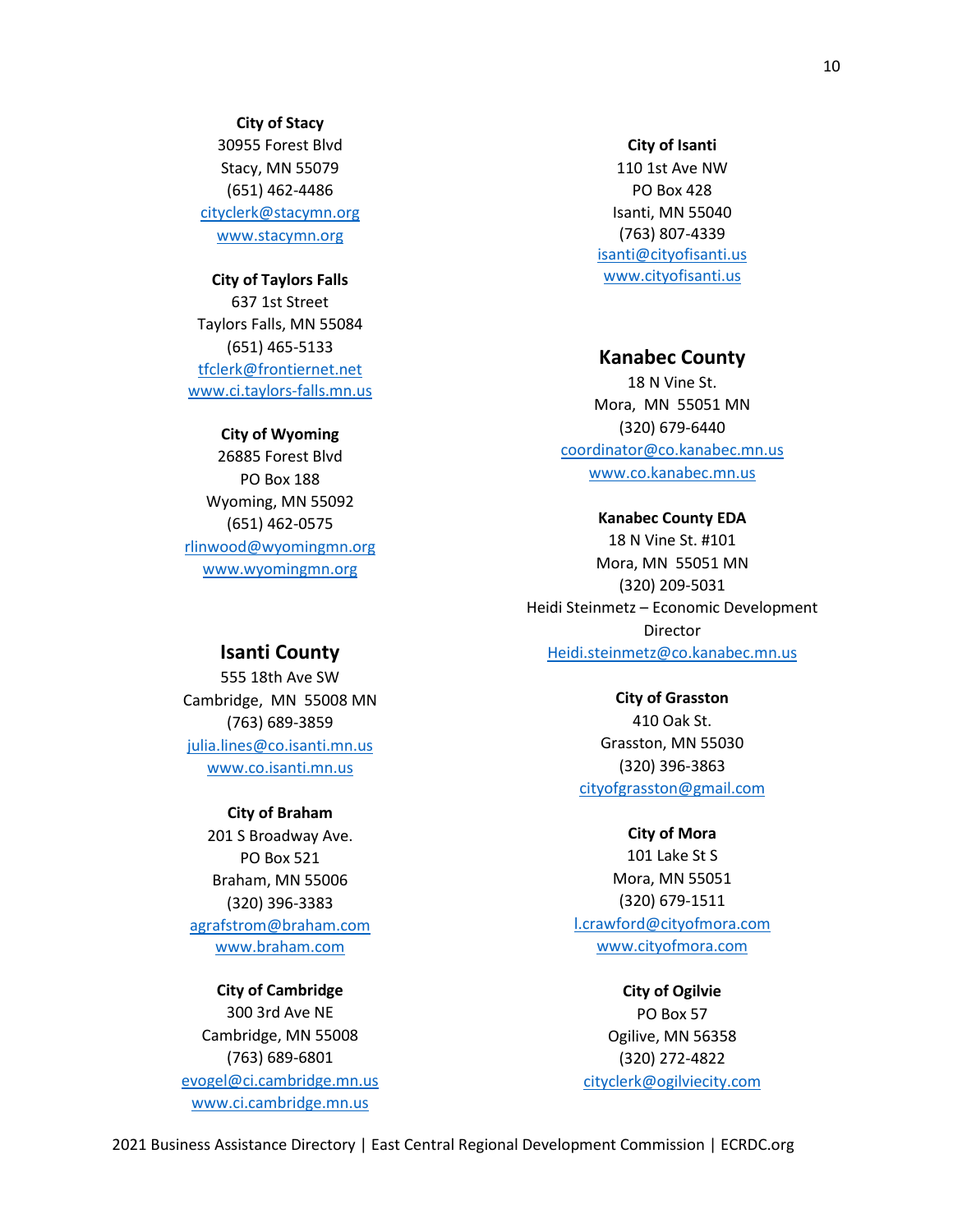#### **City of Quamba**

22735 Quamba St Brook Park, MN 55007 (320) 679-2717 [quambacityclerk@gmail.com](mailto:quambacityclerk@gmail.com)

# **Mille Lacs County**

635 2nd St SE Milaca, MN 56353 (320) 983-8313 [lisa.herges@co.mille-lacs.mn.us](mailto:lisa.herges@co.mille-lacs.mn.us) [www.co.mille-lacs.mn.us](http://www.co.mille-lacs.mn.us/)

Mille Lacs County Economic Development Michael Wimmer 635 2nd St SE Milaca, MN 56353 (320) 983-8239 [michael.wimmer@co.mille-lacs.mn.us](mailto:michael.wimmer@co.mille-lacs.mn.us) www.co.mille-lacs.mn.us

> **City of Bock** PO Box 88 Bock, MN 56313 (320) 556-3379 [cityofbock@yahoo.com](mailto:cityofbock@yahoo.com)

**City of Foreston** PO Box 66 Foreston, MN 56330 (320) 294-5636 [cityofforeston@yahoo.com](mailto:cityofforeston@yahoo.com)

**City of Isle**

285 Second Ave S PO Box 427 Isle, MN 56342 (320) 676-3641 [jamie@cityofisle.com](mailto:jamie@cityofisle.com) www.cityofisle.com

#### **City of Milaca**

255 1st St E Milaca, MN 56353 (320) 983-3141 [tpfaff@milacacity.com](mailto:tpfaff@milacacity.com) www.cityofmilaca.com

#### **City of Onamia**

621 Main St. PO Box 186 Onamia, MN 56359 (320) 532-3311 [cityhall@mlecmn.net](mailto:cityhall@mlecmn.net) onamiamn.com

#### **City of Pease**

35 - 1st St. W. PO Box 89 Pease, MN 56363 (320) 369-3630 [dutchman@northlc.com](mailto:dutchman@northlc.com) www.cityofpease.com

#### **City of Princeton**

705 - 2nd St N Princeton, MN 55371 (763) 389-2040 [rbarbian@princetonmn.org](mailto:rbarbian@princetonmn.org) www.princetonmn.org

#### **City of Wahkon**

151 2nd St E PO Box 8 Wahkon, MN 56386 (320) 495-3441 [cityofwahkon@scicable.com](mailto:cityofwahkon@scicable.com) www.cityofwahkon.com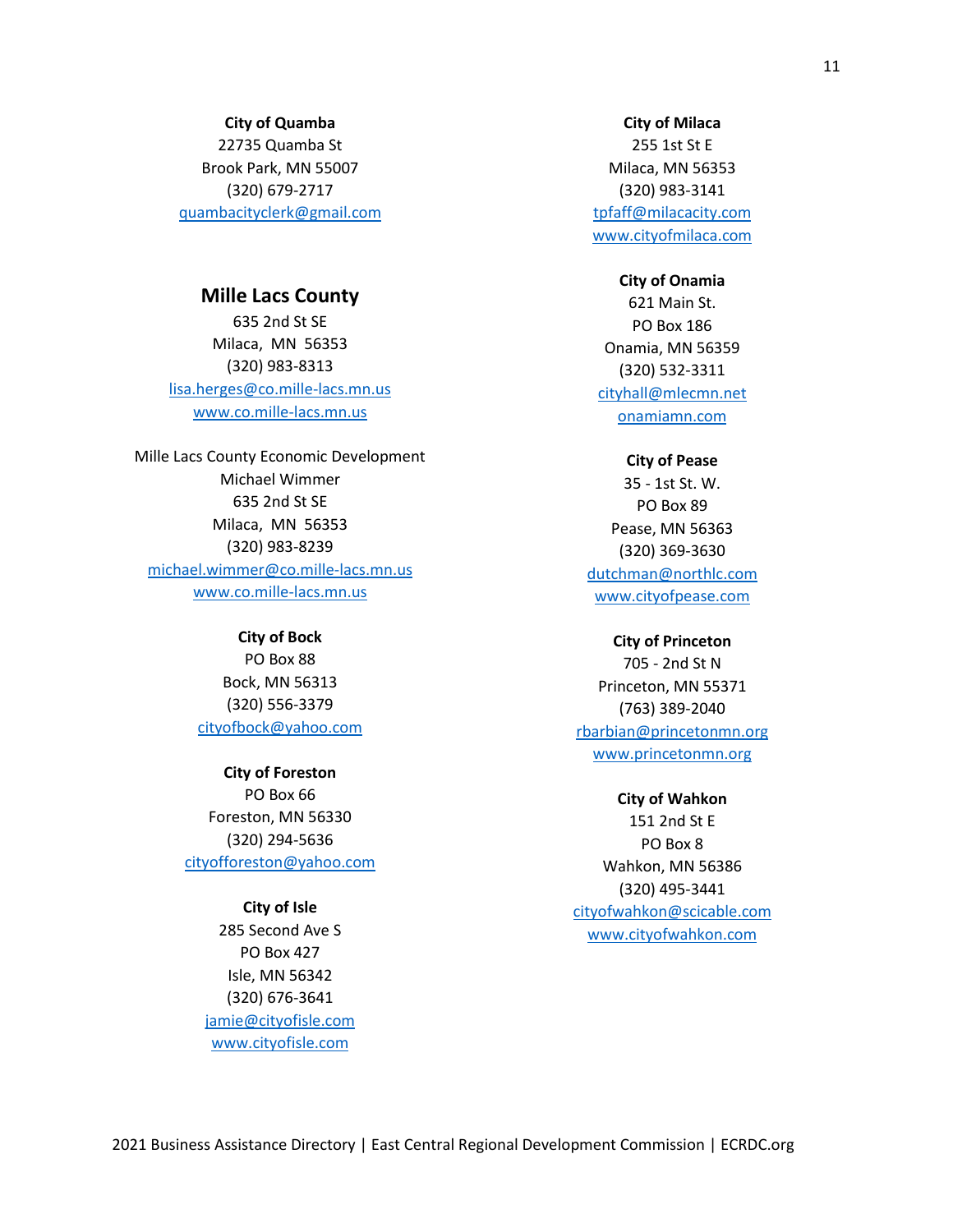# **Pine County**

635 Northridge Dr NW Pine City, MN 55063 MN (320) 591-1632 [david.minke@co.pine.mn.us](mailto:david.minke@co.pine.mn.us) www.co.pine.mn.us

#### **Pine County Economic Development**

635 Northridge Dr NW Pine City, MN 55063 MN (320) 591-1632 [lezlie.sauter@co.pine.mn.us](mailto:lezlie.sauter@co.pine.mn.us)

**City of Askov** PO Box 245 Askov, MN 55704 (320) 838-3616 [cityofaskov55704@gmail.com](mailto:cityofaskov55704@gmail.com)

**City of Brook Park** 206 3rd Ave PO Box 89 Brook Park, MN 55007 (320) 679-1355 [beckyconyers@hotmail.com](mailto:beckyconyers@hotmail.com)

# **City of Bruno**

PO Box 66 Bruno, MN 55712 (320) 838-3585 [cityofbruno@frontiernet.net](mailto:cityofbruno@frontiernet.net)

### **City of Denham**

27816 Oak Bend Way Sturgeon Lake, MN 55783 (218) 380-0600 [deskog@wildblue.com](mailto:deskog@wildblue.com)

#### **City of Finlayson**

22712 Finland Ave PO Box 244 Finlayson, MN 55735 (320) 233-6472 [finlayson@scicable.com](mailto:finlayson@scicable.com) www.finlaysonmn.govoffice2.com

#### **City of Henriette**

235 Main St. South Henriette, MN 55036 (320) 224-6405 [hentown55036@yahoo.com](mailto:hentown55036@yahoo.com)

### **City of Hinckley**

106 1st St SE PO Box 366 Hinckley, MN 55037 (320) 384-7491 [cityadmin@cityofhinckley.com](mailto:cityadmin@cityofhinckley.com)

**City of Kerrick**

PO Box 47 Kerrick, MN 55756 218-496-0244 [cityofkerrick@yahoo.com](mailto:Wiggins212@msn.com)

### **City of Pine City**

315 Main St. S, Ste 100 Pine City, MN 55063 (320) 629-2575 [administrator@pinecitygov.com](mailto:administrator@pinecitygov.com) www.pinecitygov.com

#### **City of Rock Creek**

7080 Hwy 70 PO Box 229 Rock Creek, MN 55067 (320) 629-2736 [cityofrockcreek@gensiswireless.com](mailto:cityofrockcreek@gensiswireless.com) www.cityofrockcreek.org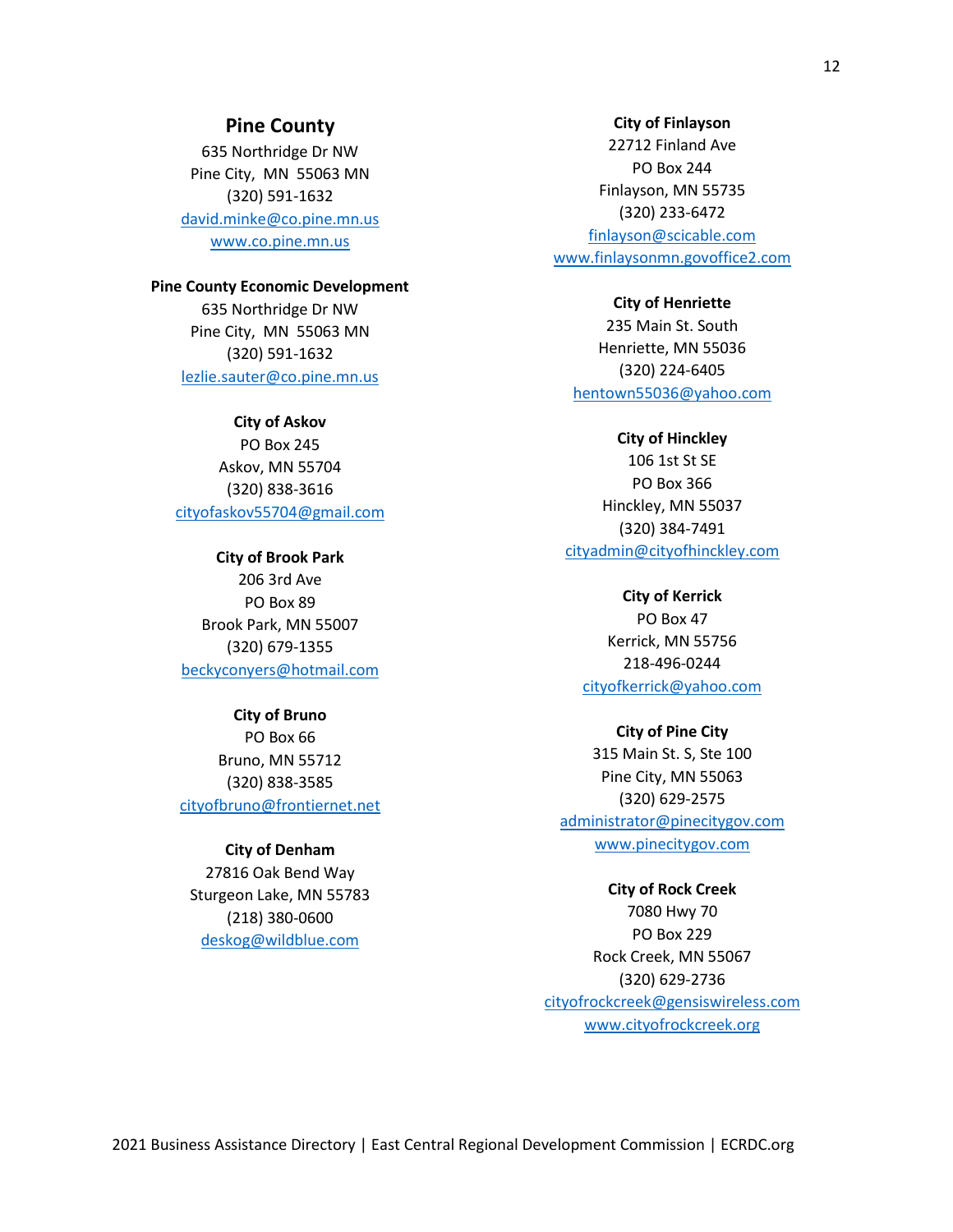**City of Rutledge**

PO Box 444 Willow River, MN 55795 (218) 372-3847 cityofrutledge@gmail.com

**City of Sandstone** 119 4th St. PO Box 641 Sandstone, MN 55072 (320) 245-5241 [administrator@sandstonemn.com](mailto:administrator@sandstonemn.com) www.sandstone.govoffice.com

> **City of Sturgeon Lake** PO Box 98 Sturgeon Lake, MN 55783 (218) 372-3391 [sturgeonlake@mac.com](mailto:sturgeonlake@mac.com)

**City of Willow River** PO Box 125 Willow River, MN 55795 (218) 372-3733 [www.cityofwr@citilink.com](http://www.cityofwr@citilink.com)

# **Tribal**

**Mille Lacs Band of Ojibwe Mille Lacs Corporate Ventures** Dustin Goslin – VP of Business & Economic Development (320) 523-8855 [www.mlcv.com](http://www.mlcv.com/) [dgoslin@mlcv.com](mailto:dgoslin@mlcv.com)

# **State Elected Officials**

# **Michelle Benson**

Senator District 31 3109 Minnesota Senate Building 95 University Avenue W St. Paul, MN 55155 (651) 296-3219 [sen.michelle.benson@senate.mn](mailto:sen.michelle.benson@senate.mn)

#### **Kurt Daudt**

Representative District 31A 267 State Office Building 100 Rev. Dr. Martin Luther King Jr. Blvd. St. Paul, MN 55155 (651) 296-5364 [rep.kurt.daudt@house.mn](mailto:rep.kurt.daudt@house.mn)

#### **Bob Dettmer**

Representative District 39A 289 State Office Building 100 Rev. Dr. Martin Luther King Jr. Blvd. St. Paul, MN 55155 (651) 296-4124 [rep.bob.dettmer@house.mn](mailto:rep.bob.dettmer@house.mn)

#### **Sondra Erickson**

Representative District 15A 273 State Office Building 100 Rev. Dr. Martin Luther King Jr. Blvd. St. Paul, MN 55155 (651) 296-6746 [rep.sondra.erickson@house.mn](mailto:rep.sondra.erickson@house.mn)

#### **Karin Housley**

Senator District 39 3217 Minnesota Senate Building 95 University Avenue W St. Paul, MN 55155 (651) 296-4351 Sen.karin.housley@senate.mn

#### **Brian Johnson**

Representative District 32A 243 State Office Building 100 Rev. Dr. Martin Luther King Jr. Blvd. St. Paul, MN 55155 (651) 296-4346 [rep.brian.johnson@house.mn](mailto:rep.brian.johnson@house.mn)